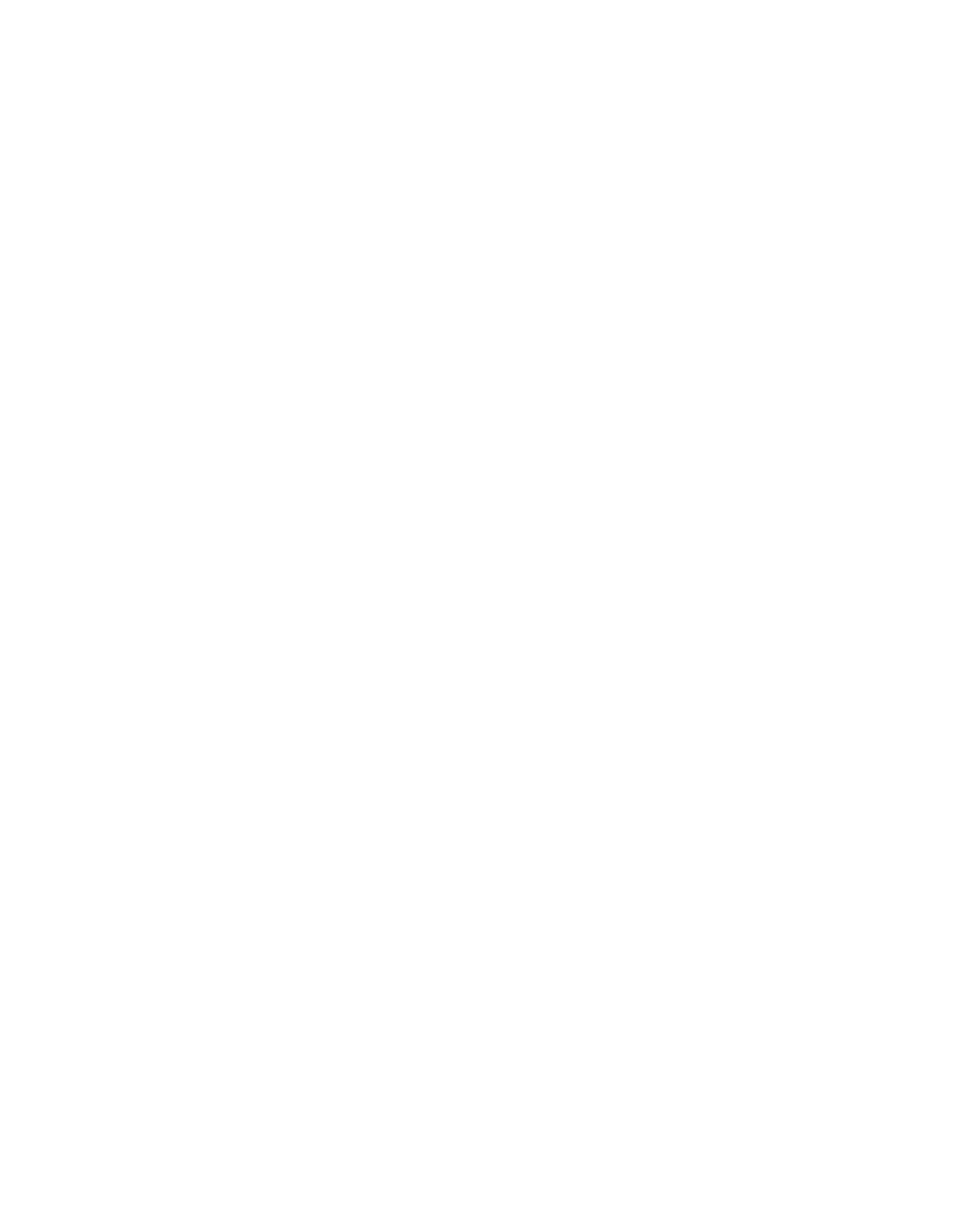

Wednesday, May 30, 2018 – 11:00 am

#### **ORDER OF BUSINESS**

- I. Call to Order
- II. Roll Call
- III. Remarks by Committee Chairperson / President
- IV. Approval of the Minutes
	- February 27, 2018 (Action) ............................................................. [Tab 1](#page-10-0)
- V. Approval of Tenure and Promotion Candidates (Action) ........................ [Tab 2](#page-20-0)
- VI. Notification of Academic Degrees under Consideration (Information).... [Tab](#page-24-0) 3
- VII. Application and Enrollment Activity (Information) .................................. Tab 4
- VIII. Adjourn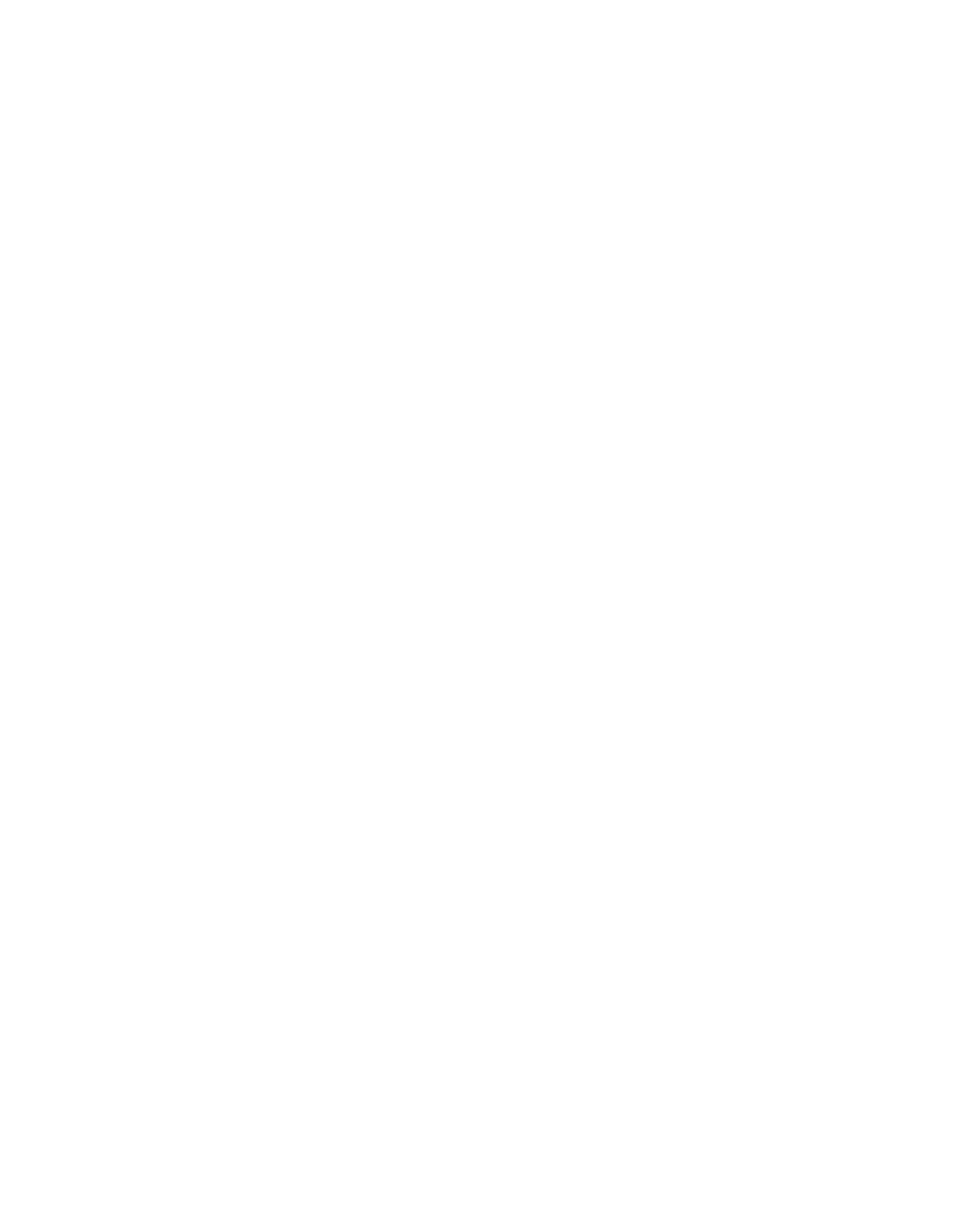

<span id="page-4-0"></span>Wednesday, May 30, 2018

## Tab 1

## Approval of Minutes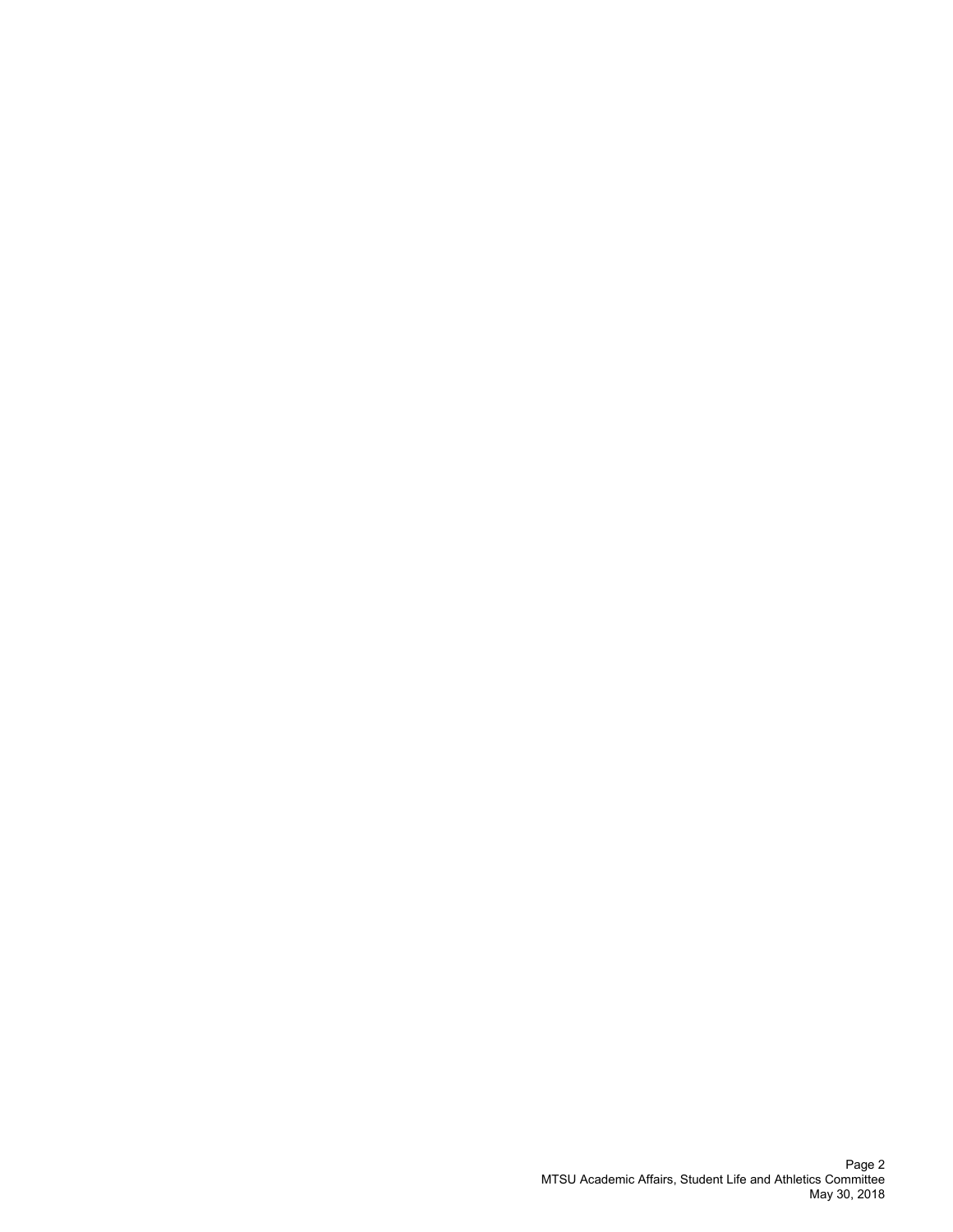

| <b>MEETING:</b>              | Academic Affairs, Student Life &<br><b>Athletics Committee</b>                                             |
|------------------------------|------------------------------------------------------------------------------------------------------------|
| SUBJECT:                     | Minutes of the February 27, 2018<br>Academic Affairs, Student Life &<br><b>Athletics Committee Meeting</b> |
| DATE:                        | May 30, 2018                                                                                               |
| <b>PRESENTER:</b>            | Mark Byrnes                                                                                                |
| <b>ACTION REQUIRED:</b>      | Voice Vote                                                                                                 |
| <b>STAFF RECOMMENDATION:</b> | Approval                                                                                                   |

#### **BACKGROUND INFORMATION:**

The Academic Affairs, Student Life & Athletics Committee met in regular session on February 27, 2018.

Attached for your review and approval are the minutes from this meeting.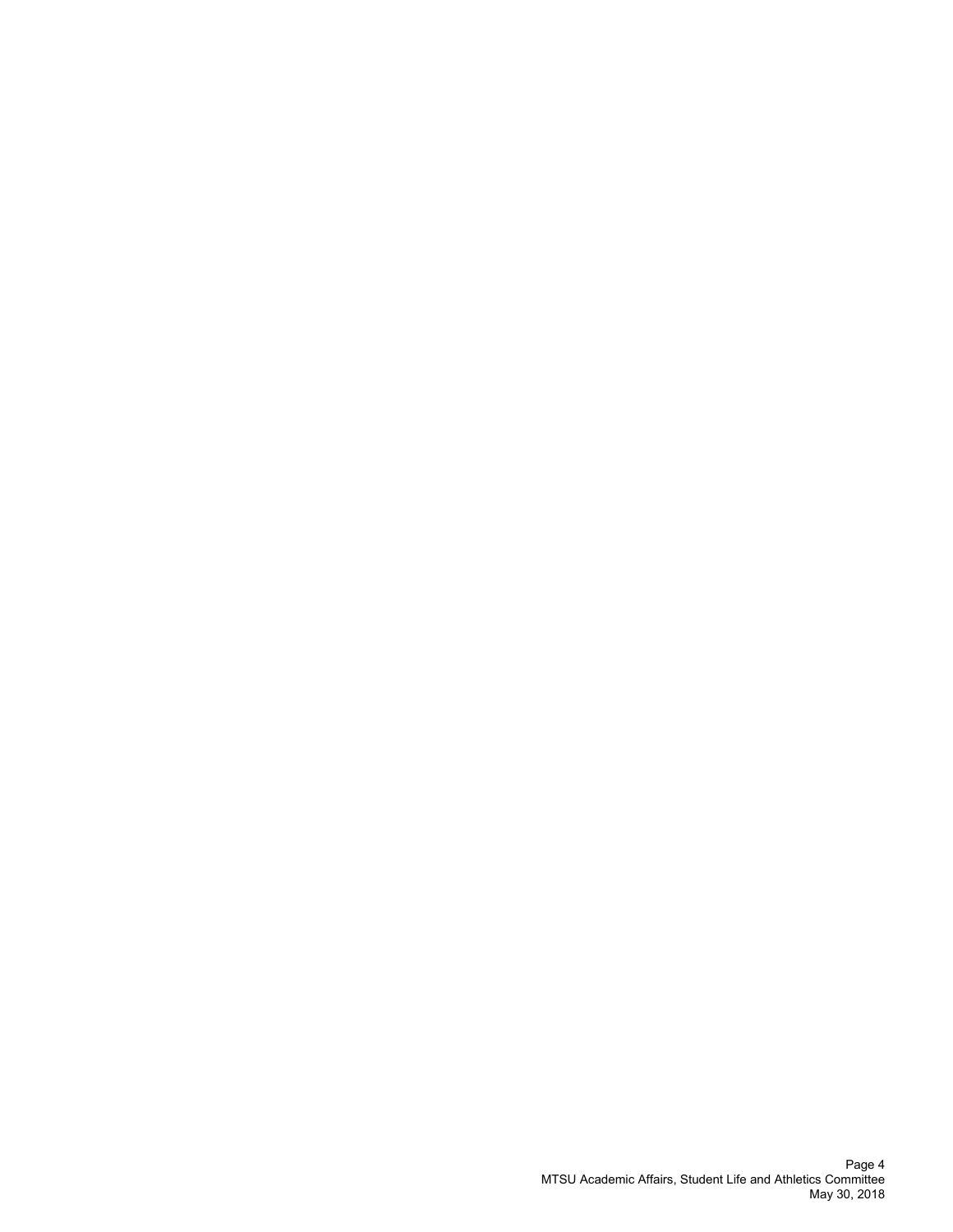### **MINUTES OF THE ACADEMIC AFFAIRS, STUDENT LIFE, AND ATHLETICS COMMITTEE February 27, 2018**

The Academic Affairs, Student Life, and Athletics Committee met on Tuesday, February 27, 2018, at Middle Tennessee State University. Chairwoman Pam Wright called the meeting to order at 11:00 a.m. A quorum was present with the following Committee members in attendance: J.B. Baker, Pete Delay, Joey Jacobs, Tony Johnston, Steve Smith, Pam Wright, Lindsey Weaver, Keith Huber and Chris Massaro. Also present was Trustee Darrell Freeman; Sidney McPhee, President; Joe Bales, Vice President for University Advancement; Brenda Burkhart, Chief Audit Executive; Mark Byrnes, University Provost; Andrew Oppmann, Vice President for Marketing and Communications; Bruce Petryshak, Vice President for Information Technology and Chief Information Officer; Deb Sells, Vice President for Student Affairs and Vice Provost for Enrollment and Academic Services; Alan Thomas, Vice President for Business and Finance; and, Heidi Zimmerman, University Counsel and Board Secretary.

Dr. McPhee welcomed everyone and said there are some interesting and innovative informational items on the agenda to move the University forward. He thanked everyone for serving. Chairwoman Wright thanked the university staff for providing information in advance of the meeting as doing so enables the meeting to flow better.

Chairwoman Wright began the meeting with approval of the minutes from the December 5, 2017 Committee Meeting. Trustee Delay made the motion, which was seconded by Trustee Smith. A voice vote was taken and the Motion carried to approve the minutes from the December 5, 2017 Committee Meeting.

The next item was promulgation of the rule regarding Student Conduct as required by T.C.A. § 49-8-203. To be consistent with the proposed rule, revisions to the corresponding policy, 540 Student Conduct, were necessary. Trustee Johnston made the motion to approve the rule and revisions to the policy. Trustee DeLay seconded the motion. A voice vote was taken and the Motion carried unanimously to approve Rules of Middle Tennessee State University, Murfreesboro, Chapter 0240-07- 03, Student Conduct and revisions to Policy 540, Student Conduct.

Approval of new academic programs was the next action item. A Bachelor of Science in Commerce and a Bachelor of Science in Elementary Education will be established from existing concentrations. A Bachelor of Science (B.S.) will be added to the existing Bachelor of Arts (B.A.) in English, and a Bachelor of Arts (B.A.) to the existing Bachelor of Science (B.S.) in Communication. These new programs will give students more options and clarify the degree they are earning. Trustee Delay moved for approval of the programs and Trustee Smith seconded the motion. No additional resources will be required to implement these changes. A voice vote was taken, and the Motion carried to approve 1) elevation of the existing concentration in Commerce within the B.B.A. in Finance to a freestanding B.S. degree in Commerce; 2) elevation of the existing specialization in K-5 within the existing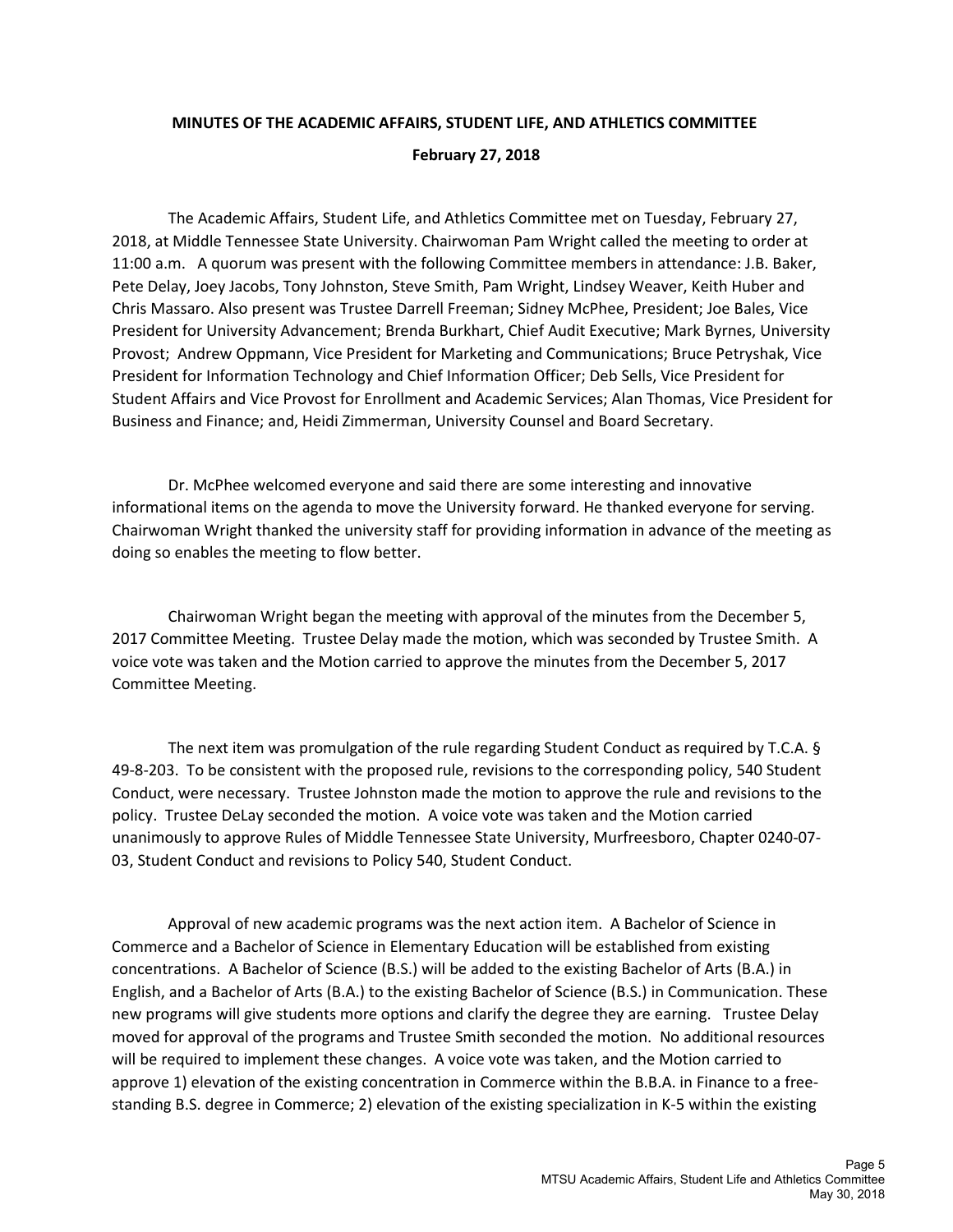B.S. in Interdisciplinary Studies to a free-standing B.S. degree in Elementary Education; 3) addition of a B.S. in English to the existing B.A.; and 4) addition of a B.A. in Communication to the existing B.S.

Next, Dr. Byrnes notified the committee of the establishment of the International Ginseng Institute, a partnership with Guangxi Botanical Garden of Medicinal Plants. This will advance continuing research at MTSU in the commercialization of ginseng and potentially provide a revenue source. There is considerable interest from the Legislature for the potential economic impact in Tennessee.

Dr. Byrnes also notified the committee of the establishment of the MTSU Research Foundation. MTSU is the last institution in the state to establish a research foundation. The MTSU Research Foundation will offer nimbleness to respond to market demand from small businesses, state contracts, and large enterprises that want to work with MTSU researchers. The MTSU Research Foundation will also provide easy interaction to commercialization and protect the university from liability of intellectual property. Trustee Jacobs voiced his favor and suggested adding a general purposes section to the incorporation. Trustee Wright stated that she looked forward to discussing at a future committee meeting.

Athletic Director Chris Massaro discussed legislation allowing the sale of alcohol by a third party vendor at MTSU athletic venues and the opportunities for Blue Raider Athletics. After a lively discussion, the trustees were positive about the plans being discussed by the Department of Athletics.

The meeting adjourned 12:12 p.m. (CST).

Respectfully submitted, Academic Affairs, Student Life and Athletics Committee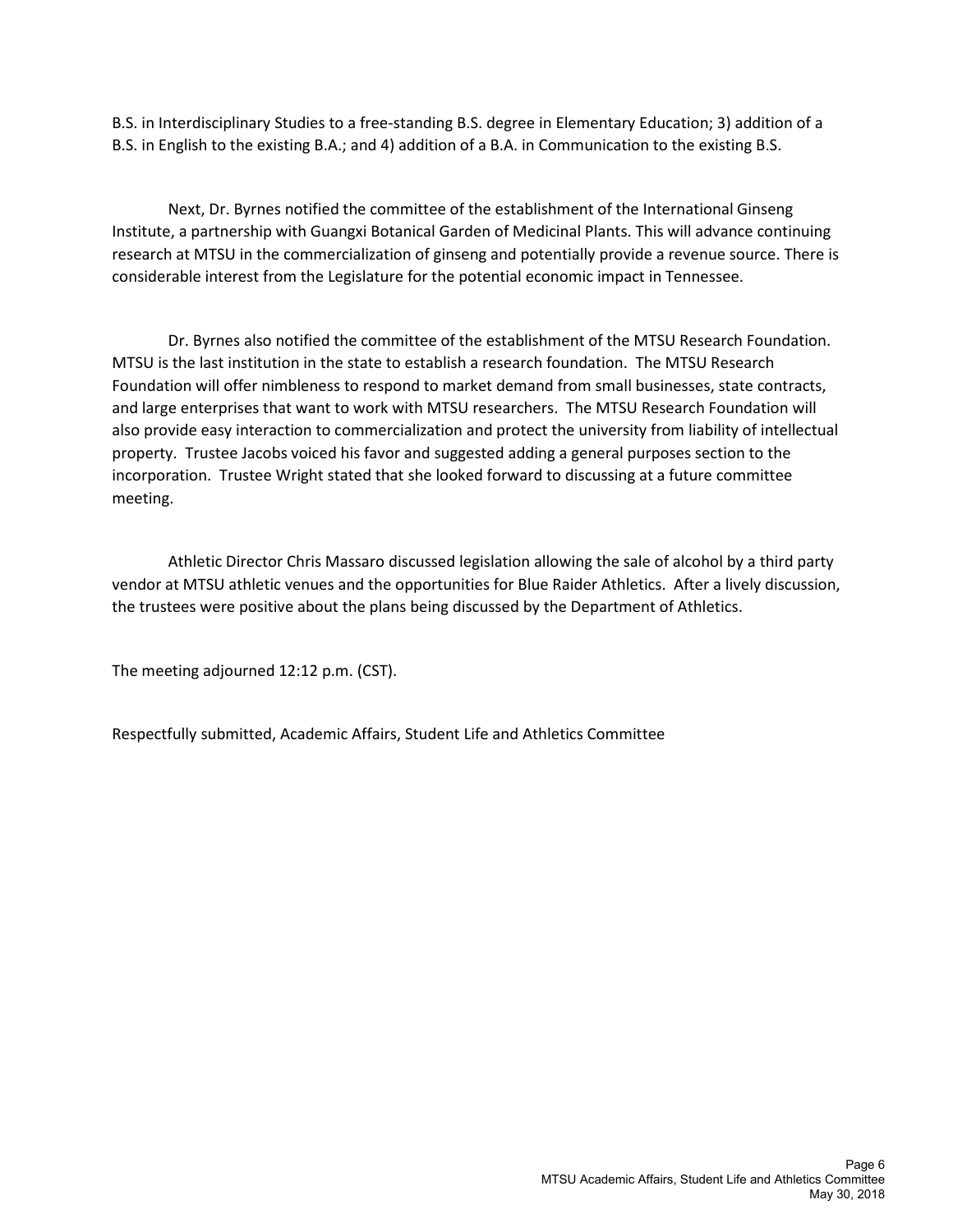

<span id="page-10-0"></span>Wednesday, May 30, 2018

## Tab 2

## Approval of Tenure and Promotion Candidates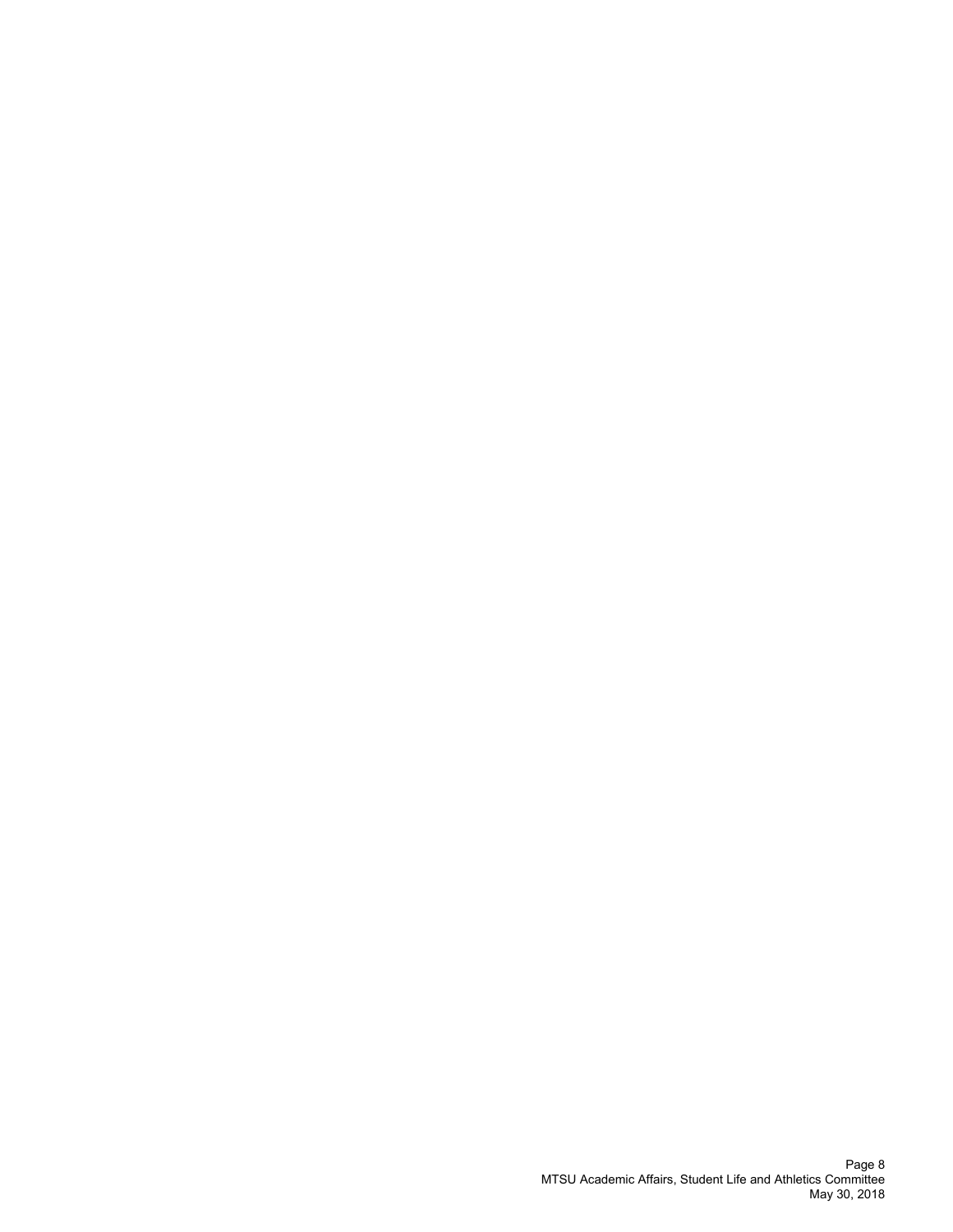

| <b>MEETING:</b>              | Academic Affairs, Student Life &<br><b>Athletics Committee</b> |
|------------------------------|----------------------------------------------------------------|
| <b>SUBJECT:</b>              | <b>Approval of Tenure</b>                                      |
| DATE:                        | May 30, 2018                                                   |
| <b>PRESENTER:</b>            | Mark Byrnes                                                    |
| <b>ACTION REQUIRED:</b>      | Voice Vote                                                     |
| <b>STAFF RECOMMENDATION:</b> | Approval                                                       |
|                              |                                                                |

#### **BACKGROUND INFORMATION:**

The following faculty applied for tenure in September 2017 and have been reviewed for tenure by their department chair/school director, department/school committee, college committee, and college dean according to MTSU Policy 204, Tenure and their respective college and department policies. The President and University Provost recommend the following faculty be granted tenure effective August 1, 2018.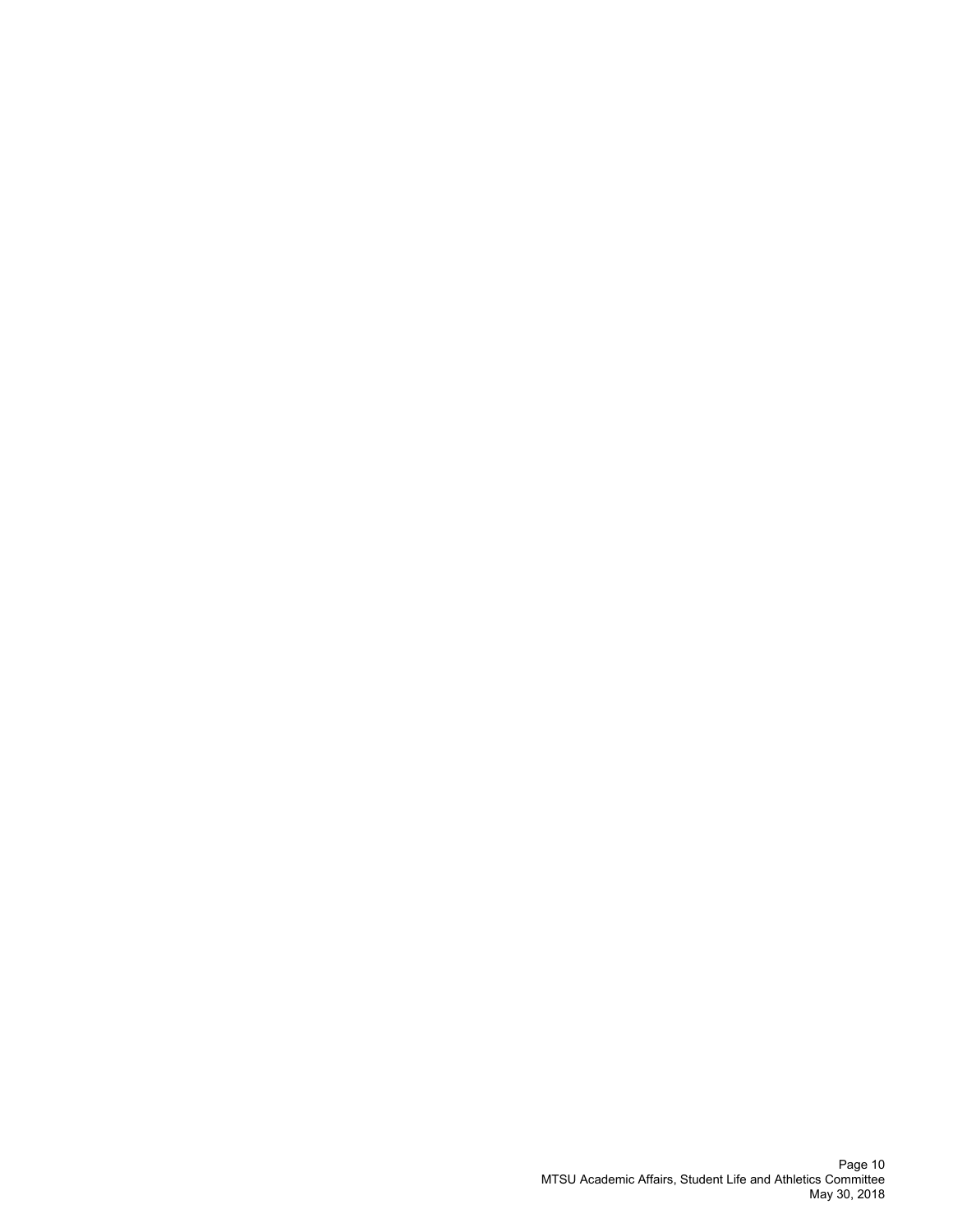#### **Faculty Tenure Recommendations for 2018-19**

|                | <b>Name</b>             | <b>Department</b>                            |
|----------------|-------------------------|----------------------------------------------|
| 1              | Aaron, Joshua           | Management                                   |
| $\overline{2}$ | Baran, Emily            | History                                      |
| 3              | Baxter, Sarah           | <b>Mathematical Sciences</b>                 |
| 4              | Cook, Jane Claire       | <b>Human Sciences</b>                        |
| 5              | Cottle, Frederick       | <b>Human Sciences</b>                        |
| 6              | Finch, Michelle         | Nursing                                      |
| 7              | Flagg, Amanda           | Nursing                                      |
| 8              | Gray-Hildenbrand, Jenna | Philosophy and Religious Studies             |
| 9              | Gu, Yi                  | <b>Computer Science</b>                      |
| 10             | Kong, Jing              | Chemistry                                    |
| 11             | Lim, Jane               | <b>Elementary and Special Education</b>      |
| 12             | Ly, Aliou               | History                                      |
| 13             | Meeks, Richard          | Nursing                                      |
| 14             | Momm, Henrique          | Geosciences                                  |
| 15             | Nagel, Gregory          | <b>Economics and Finance</b>                 |
| 16             | O'Connell, Kathleen     | Art and Design                               |
| 17             | Richey, Patrick         | <b>Communication Studies</b>                 |
| 18             | Rudd, Lauren            | <b>Human Sciences</b>                        |
| 19             | Rushton, Gregory*       | Chemistry                                    |
| 20             | Salem, Mohamed          | <b>Biology</b>                               |
| 21             | Seagraves, Philip       | <b>Economics and Finance</b>                 |
| 22             | Severn, Stephen*        | English                                      |
| 23             | Shamburger, Kristi      | Theatre and Dance                            |
| 24             | Smith, Daniel*          | <b>Economics and Finance</b>                 |
| 25             | Stevens, Sherri         | Nursing                                      |
| 26             | Turney, Linda           | <b>Collection Development and Management</b> |
| 27             | Wright, Elizabeth Quinn | <b>Criminal Justice Administration</b>       |
| 28             | Wyatt, Andrew           | Sociology and Anthropology                   |
| 29             | Ye, Dong                | <b>Mathematical Sciences</b>                 |

\* Expedited Tenure Review, pursuant to Policy 204 Tenure, Section V:

The University will sometimes find it necessary to expedite tenure review in order to recruit highquality faculty, especially when hiring for administrative positions. In these cases, the University's review will be based on the candidate's curriculum vitae rather than a traditional tenure application file. The request will originate with the Department Chair/Director and be reviewed by the department tenure and promotion review committee, the Dean, the college tenure and promotion review committee, the Provost, and the President. Because recruitment is often time-sensitive, the President will request approval from the Board through a special called meeting, if necessary.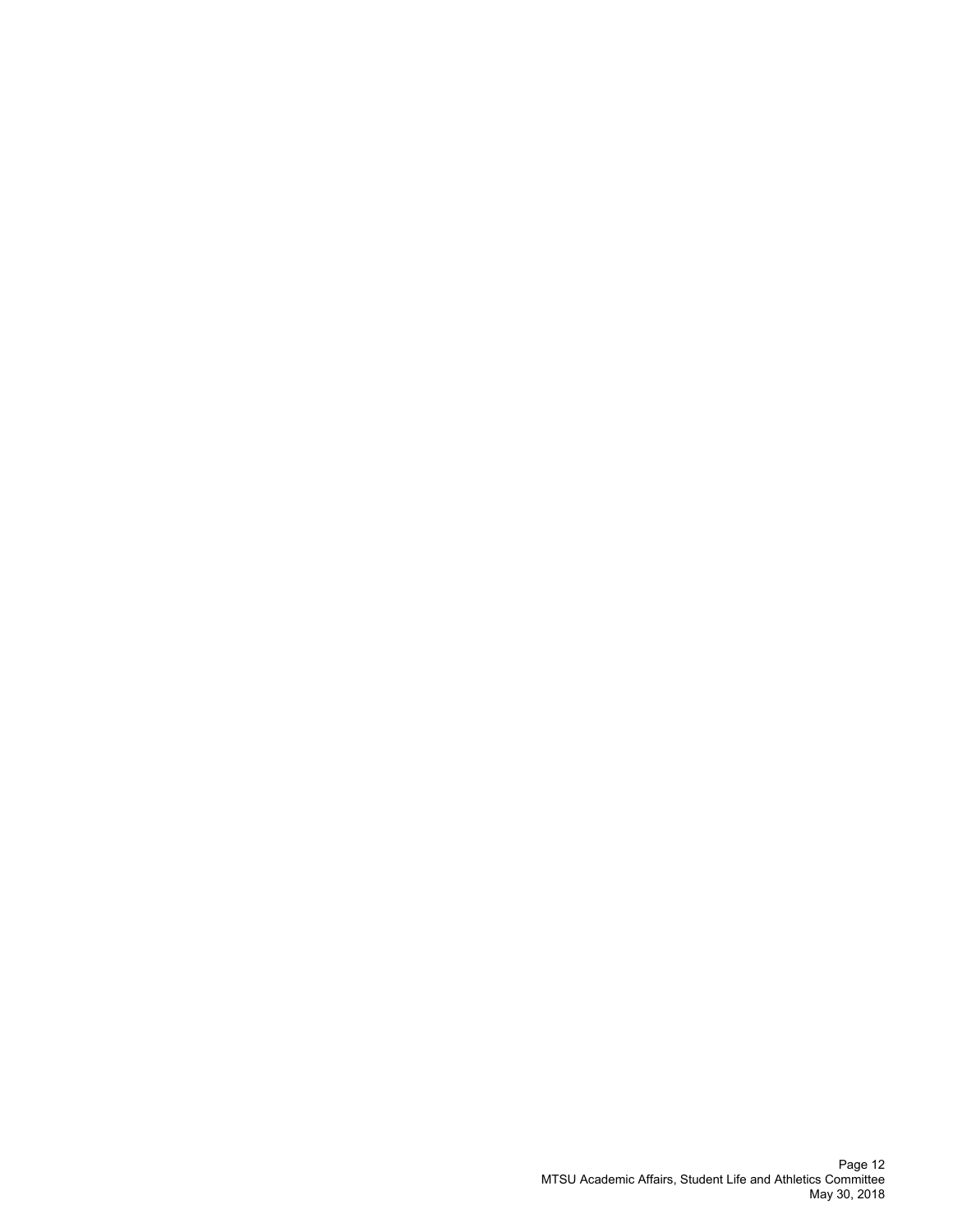

| <b>MEETING:</b>              | Academic Affairs, Student Life &<br><b>Athletics Committee</b> |
|------------------------------|----------------------------------------------------------------|
| SUBJECT:                     | <b>Approval of Promotion</b>                                   |
| DATE:                        | May 30, 2018                                                   |
| <b>PRESENTER:</b>            | Mark Byrnes                                                    |
| <b>ACTION REQUIRED:</b>      | Voice Vote                                                     |
| <b>STAFF RECOMMENDATION:</b> | Approval                                                       |

#### **BACKGROUND INFORMATION:**

The following faculty applied for promotion in September 2017 and have been reviewed for promotion by their department chair/school director, department/school committee, college committee, and college dean according to MTSU Policy 205, Promotion of Tenured and Tenurable Faculty, and their respective college and department policies. The President and University Provost recommend the following faculty be promoted effective August 1, 2018.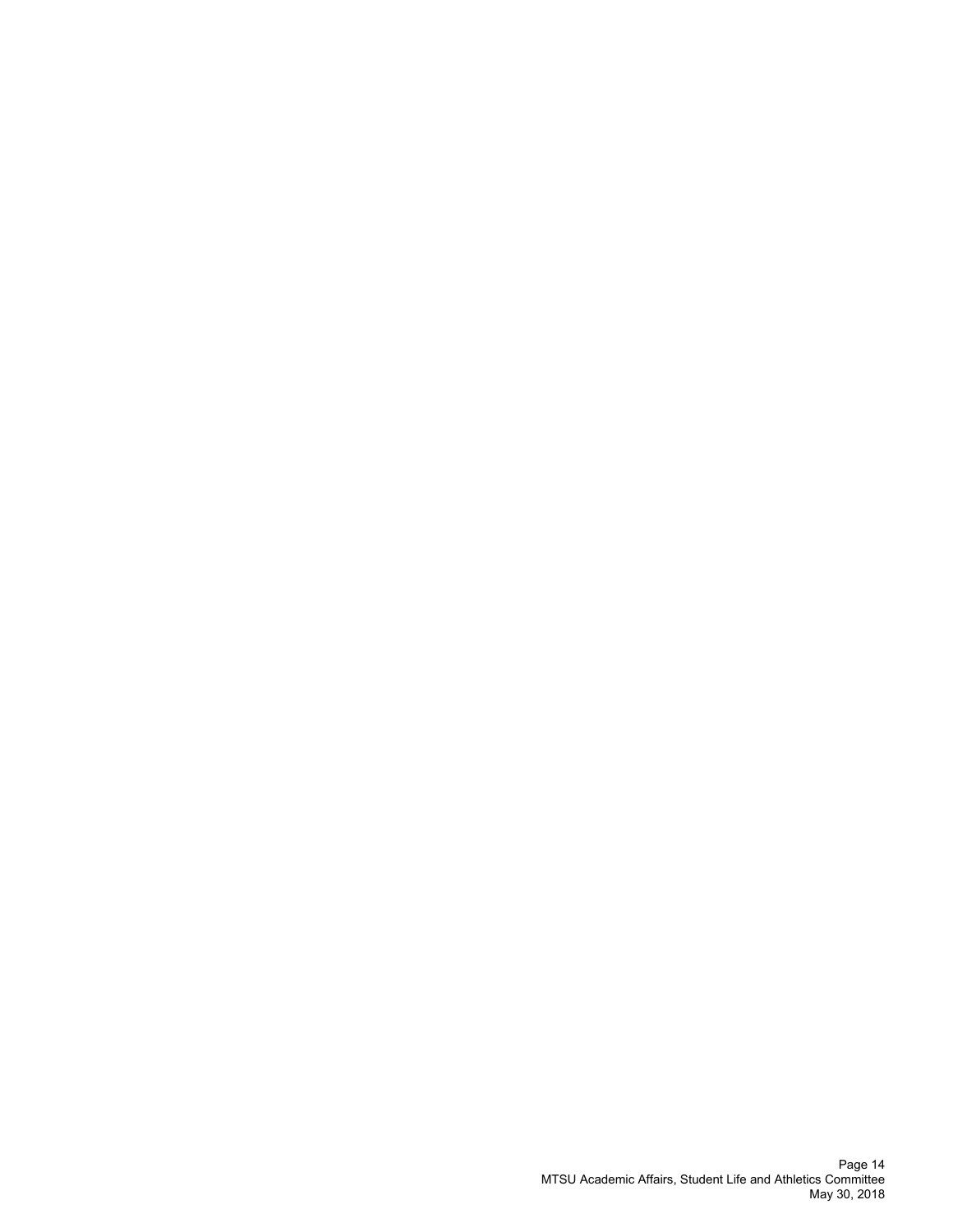## **Faculty Promotion Recommendations for 2018-19**

|    | <b>Name</b>             | <b>Department</b>                               | <b>Proposed Rank</b>       | <b>Current Rank</b>        |
|----|-------------------------|-------------------------------------------------|----------------------------|----------------------------|
| 1  | Baran, Emily            | History                                         | <b>Associate Professor</b> | <b>Assistant Professor</b> |
| 2  | Baxter, Sarah           | <b>Mathematical Sciences</b>                    | <b>Associate Professor</b> | <b>Assistant Professor</b> |
| 3  | Bergemann, Sarah        | Biology                                         | Professor                  | Associate Professor        |
| 4  | Cook, Jane Claire       | <b>Human Sciences</b>                           | <b>Associate Professor</b> | <b>Assistant Professor</b> |
| 5  | Cottle, Frederick       | <b>Human Sciences</b>                           | <b>Associate Professor</b> | <b>Assistant Professor</b> |
| 6  | Da, Jun                 | World Languages, Literatures, and<br>Cultures   | Professor                  | Associate Professor        |
| 7  | Darby, Kathleen         | Social Work                                     | Professor                  | Associate Professor        |
| 8  | DeBoer, Angela          | Music                                           | Professor                  | <b>Associate Professor</b> |
| 9  | Ding, Wandi             | <b>Mathematical Sciences</b>                    | Professor                  | <b>Associate Professor</b> |
| 10 | Dong, Zhijiang          | <b>Computer Science</b>                         | Professor                  | Associate Professor        |
| 11 | Finch, Michelle         | Nursing                                         | <b>Associate Professor</b> | <b>Assistant Professor</b> |
| 12 | Goodin, Terry           | <b>Educational Leadership</b>                   | Professor                  | Associate Professor        |
| 13 | Gray-Hildenbrand, Jenna | Philosophy and Religious Studies                | <b>Associate Professor</b> | <b>Assistant Professor</b> |
| 14 | Gu, Yi                  | <b>Computer Science</b>                         | <b>Associate Professor</b> | <b>Assistant Professor</b> |
| 15 | Higgins, Charles        | Physics and Astronomy                           | Professor                  | Associate Professor        |
| 16 | Hinote, Brian           | Sociology and Anthropology                      | Professor                  | <b>Associate Professor</b> |
| 17 | Hodge, Shannon          | Sociology and Anthropology                      | Professor                  | Associate Professor        |
| 18 | Jackson, Mark           | English                                         | Professor                  | Associate Professor        |
| 19 | Kong, Jing              | Chemistry                                       | Professor                  | Associate Professor        |
| 20 | Lim, Jane               | <b>Elementary and Special Education</b>         | <b>Associate Professor</b> | <b>Assistant Professor</b> |
| 21 | Ly, Aliou               | History                                         | Associate Professor        | <b>Assistant Professor</b> |
| 22 | Magne, Cyrille          | Psychology                                      | Professor                  | Associate Professor        |
| 23 | McWhirter, Jamila       | Music                                           | Professor                  | <b>Associate Professor</b> |
| 24 | Meeks, Richard          | Nursing                                         | <b>Associate Professor</b> | <b>Assistant Professor</b> |
| 25 | Momm, Henrique          | Geosciences                                     | Associate Professor        | <b>Assistant Professor</b> |
| 26 | Nagel, Gregory          | <b>Economics and Finance</b>                    | <b>Associate Professor</b> | <b>Assistant Professor</b> |
| 27 | O'Connell, Kathleen     | Art and Design                                  | <b>Associate Professor</b> | <b>Assistant Professor</b> |
| 28 | Otter, Ryan             | Biology                                         | Professor                  | <b>Associate Professor</b> |
| 29 | Richey, Patrick         | <b>Communication Studies</b>                    | <b>Associate Professor</b> | <b>Assistant Professor</b> |
| 30 | Rudd, Lauren            | <b>Human Sciences</b>                           | Associate Professor        | <b>Assistant Professor</b> |
| 31 | Salem, Mohamed          | Biology                                         | Associate Professor        | <b>Assistant Professor</b> |
| 32 | Seagraves, Philip       | <b>Economics and Finance</b>                    | <b>Associate Professor</b> | <b>Assistant Professor</b> |
| 33 | Shamburger, Kristi      | <b>Theatre and Dance</b>                        | Associate Professor        | <b>Assistant Professor</b> |
| 34 | Sloane, Mary Ellen      | <b>User Services</b>                            | Professor                  | Associate Professor        |
| 35 | Turney, Linda           | <b>Collection Development and</b><br>Management | Associate Professor        | <b>Assistant Professor</b> |
| 36 | Winters, Jeremy         | <b>Elementary and Special Education</b>         | Professor                  | Associate Professor        |
| 37 | Wright, Elizabeth Quinn | <b>Criminal Justice Administration</b>          | Associate Professor        | <b>Assistant Professor</b> |
| 38 | Wyatt, Andrew           | Sociology and Anthropology                      | <b>Associate Professor</b> | <b>Assistant Professor</b> |
| 39 | Yang, Zhifu             | <b>Concrete and Construction</b><br>Management  | Professor                  | Associate Professor        |
| 40 | Ye, Dong                | <b>Mathematical Sciences</b>                    | Associate Professor        | <b>Assistant Professor</b> |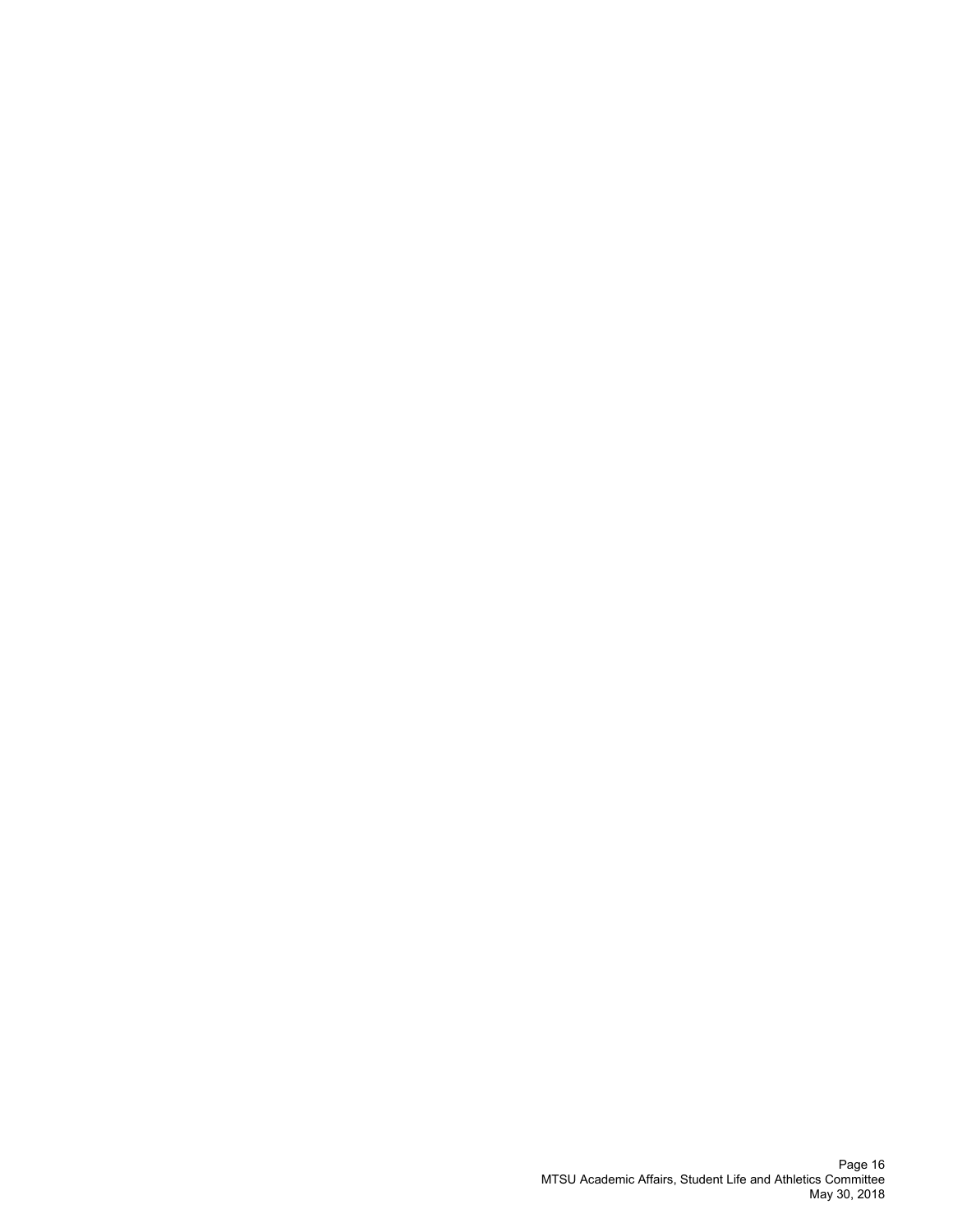

Wednesday, May 30, 2018

## Tab 3

## <span id="page-20-0"></span>Notification of Academic Degrees under **Consideration**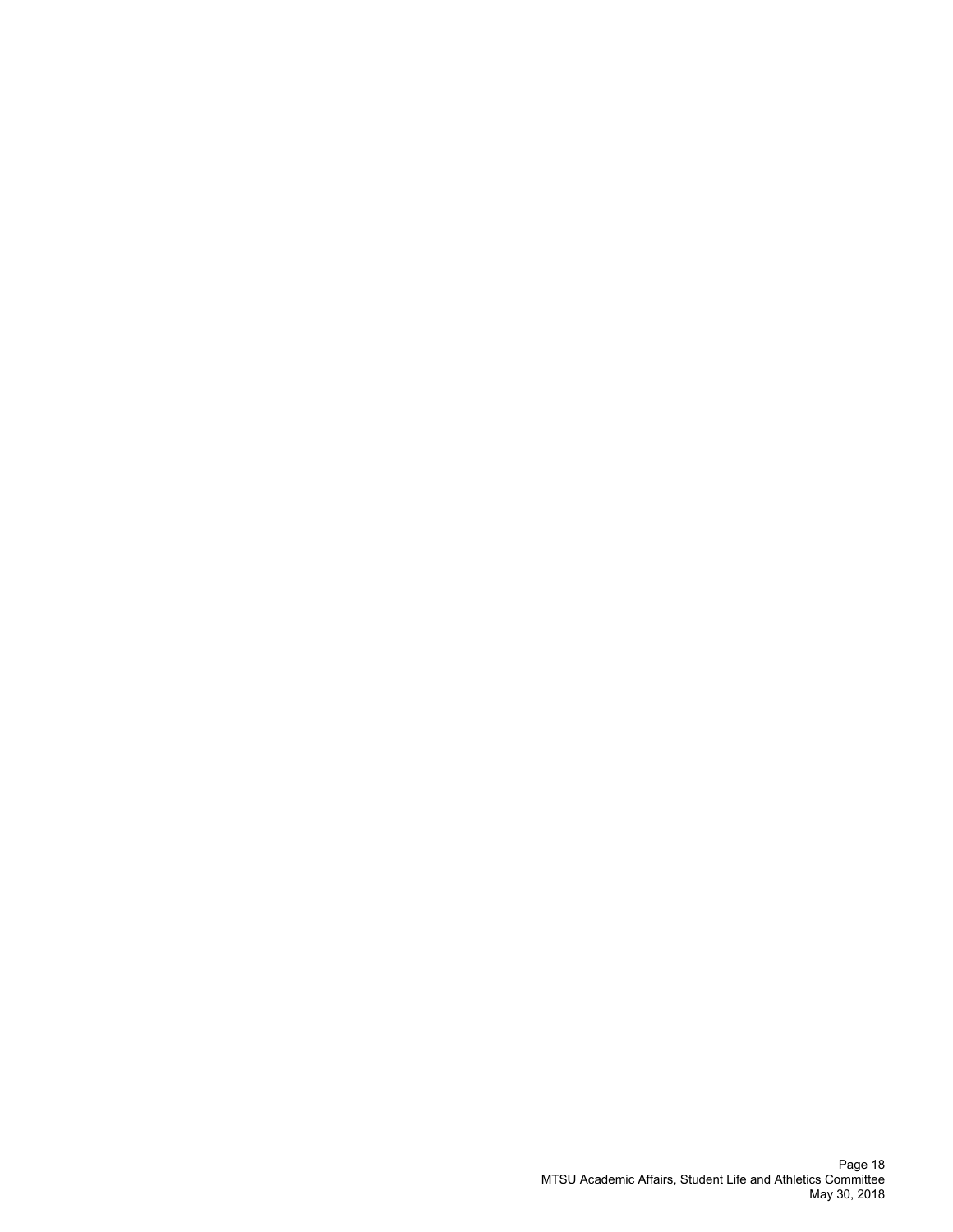

| <b>MEETING:</b>         | Academic Affairs, Student Life &<br><b>Athletics Committee</b> |
|-------------------------|----------------------------------------------------------------|
| <b>SUBJECT:</b>         | <b>Notification of Academic Degrees</b><br>under Consideration |
| DATE:                   | May 30, 2018                                                   |
| <b>PRESENTER:</b>       | Mark Byrnes                                                    |
| <b>ACTION REQUIRED:</b> | <b>None</b>                                                    |

#### **BACKGROUND INFORMATION:**

Per THEC Policy A1.0 (New Academic Programs: Approval Process), "upon consideration by an institution to develop a new academic program in excess of 24 SCH and notification to the institutional governing board, the institution may submit a Letter of Notification to THEC."

The following academic program is under consideration. Pending the results of feasibility studies, the university may submit Letters of Notification to THEC.

#### **Bachelor of Arts and Master of Arts in Art Therapy**

This program would be an interdisciplinary program, housed in the College of Liberal Arts. Undergraduate Art Therapy programs combine coursework in studio art and psychology with field experiences under licensed supervisors with graduate programs emphasizing psychotherapy, cognitive behavior and counseling, and art therapy. A master's degree is required for practice as an Art Therapist. Currently, no college or university in Tennessee offers an undergraduate or graduate degree in Art Therapy. The median annual salary for Art Therapists is \$56,700. Long-term projections estimate 28.3% growth in therapy related employment in Tennessee, exceeding the national projection rate of 23.6%.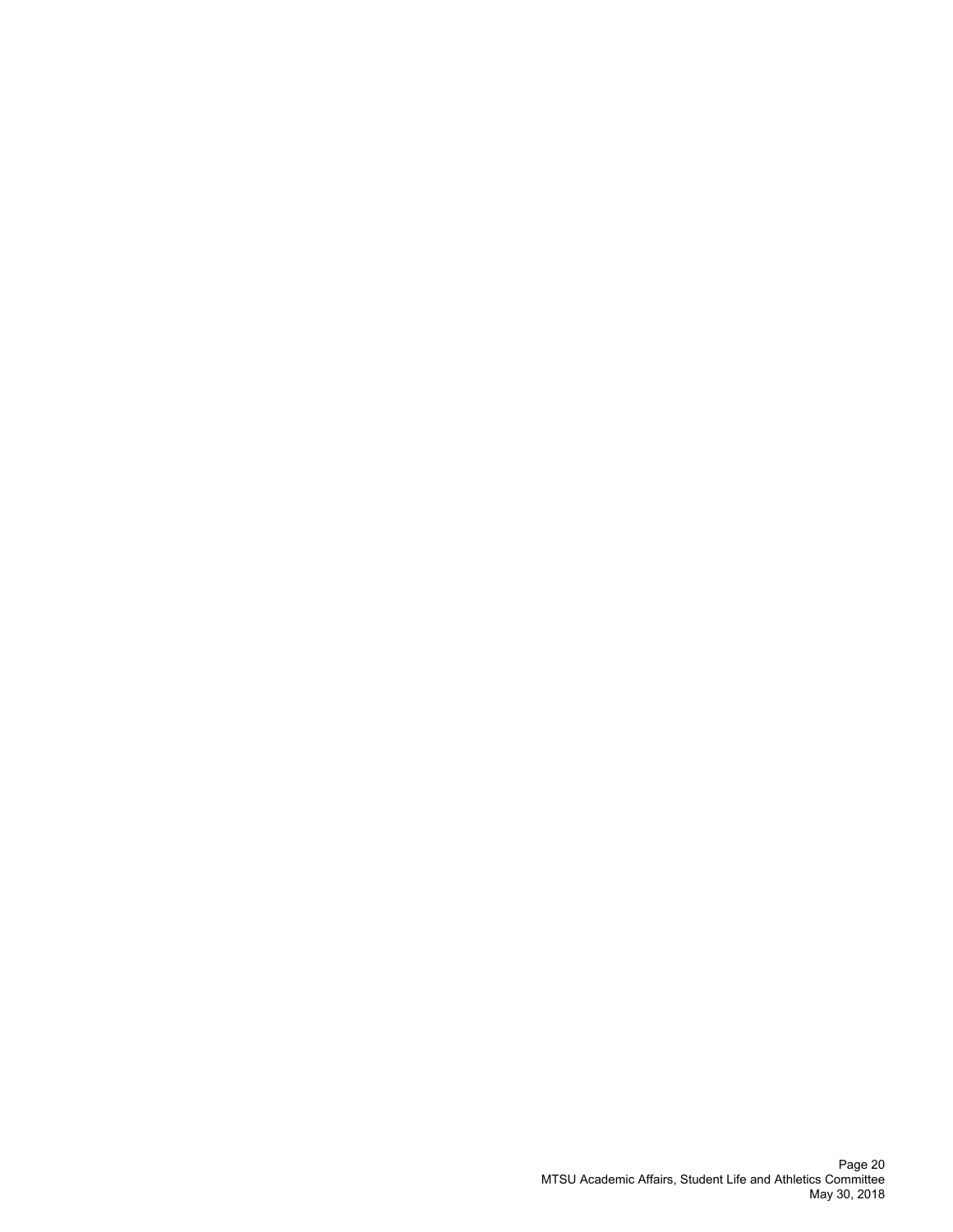

Wednesday, May 30, 2018

## Tab 4

## <span id="page-24-0"></span>Application and Enrollment Activity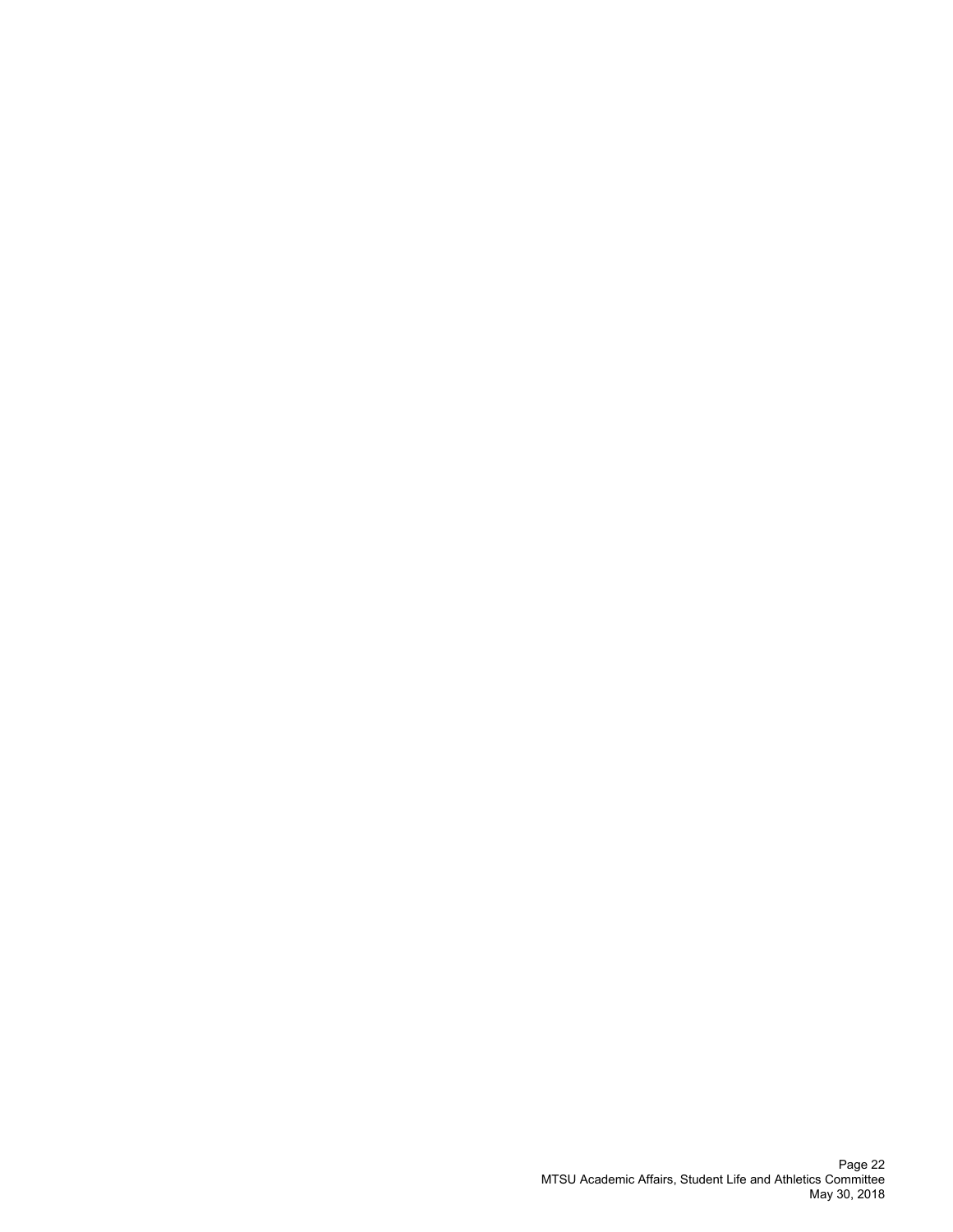

| <b>MEETING:</b>         | Academic Affairs, Student Life &<br><b>Athletics Committee</b> |
|-------------------------|----------------------------------------------------------------|
| SUBJECT:                | <b>Application and Enrollment Activity</b>                     |
| DATE:                   | May 30, 2018                                                   |
| <b>PRESENTER:</b>       | Deb Sells                                                      |
| <b>ACTION REQUIRED:</b> | None                                                           |

#### **BACKGROUND INFORMATION:**

Update of most recent application numbers for undergraduate new freshmen and new transfer students for fall, 2018.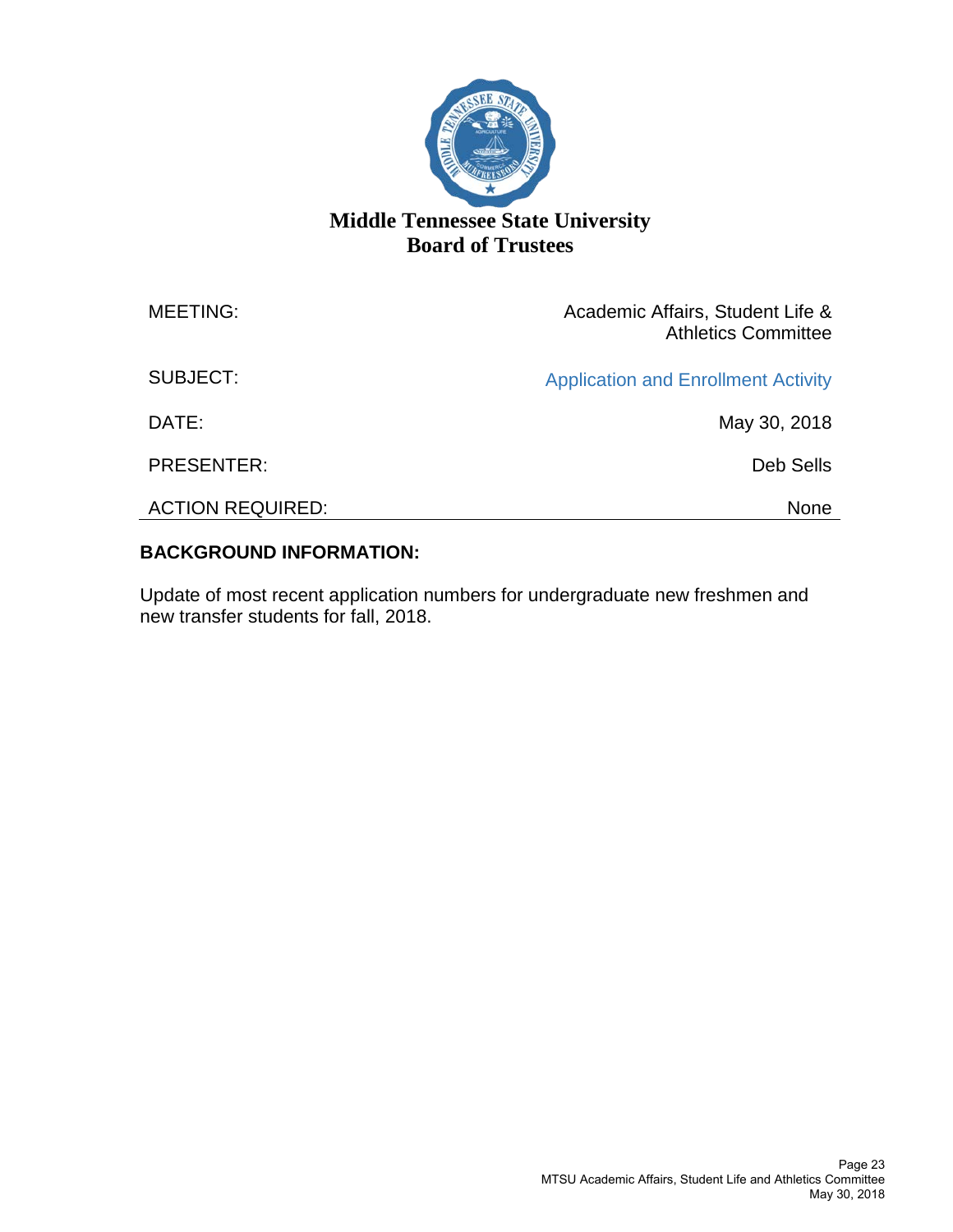#### Fall 2018 application and enrollment update May 29, 2018

We have had the same number of freshman and transfer CUSTOMS this year as compared to last year. New freshman registrations are up 5.6%. New transfer registrations are up 6.49%.

We've admitted 131 students via the alternative admissions policy as compared to 175 alternative admits as of last year at this time.

Freshman application numbers have exceeded 10,000 apps for the first time since 2011 and stand at 10,099.

CUSTOMS registrations for the first four sessions of Freshman CUSTOMS are up 10%. CUSTOMS registrations for the first three sessions of Transfer CUSTOMS are up 3%.

#### **Guaranteed Scholarship Activity**

- . 779 students have accepted their guaranteed freshman scholarships so far, as compared to 700 freshmen at this same time last year.
- 292 students have accepted their guaranteed transfer scholarships so far, as compared to 255 transfers at the same time last year.
- Our yield rate for both freshman and transfer guaranteed scholarships is usually about 88%.

|                                 | 5/28/2018 | 5/29/2017 | $+/-$<br><b>Difference</b> | %         |
|---------------------------------|-----------|-----------|----------------------------|-----------|
| <b>New Undergraduates:</b>      |           |           |                            |           |
| First-Time Freshmen             | 490       | 464       | 26                         | 5.60%     |
| <b>New Transfers</b>            | 853       | 801       | 52                         | 6.49%     |
| <b>Other New Undergraduates</b> | 0         | 0         | 0                          |           |
| New Undergraduate Special       | 7         | 8         | $-1$                       | $-12.50%$ |
| <b>Total New Undergraduates</b> | 1350      | 1273      | 77                         | 6.05%     |
|                                 |           |           |                            |           |
| <b>New Graduates:</b>           |           |           |                            |           |
| <b>Graduate Special</b>         | 18        | 25        | -7                         | $-28.00%$ |
| Masters Candidate               | 199       | 210       | $-11$                      | $-5.24%$  |
| <b>EDS</b>                      | O         | 0         | 0                          |           |
| Doctorate                       | 10        | 4         | 6                          | 150.00%   |
| <b>Total New Graduates</b>      | 227       | 239       | -12                        | $-5.02%$  |

### **Fall Enrollment Comparison by Category**